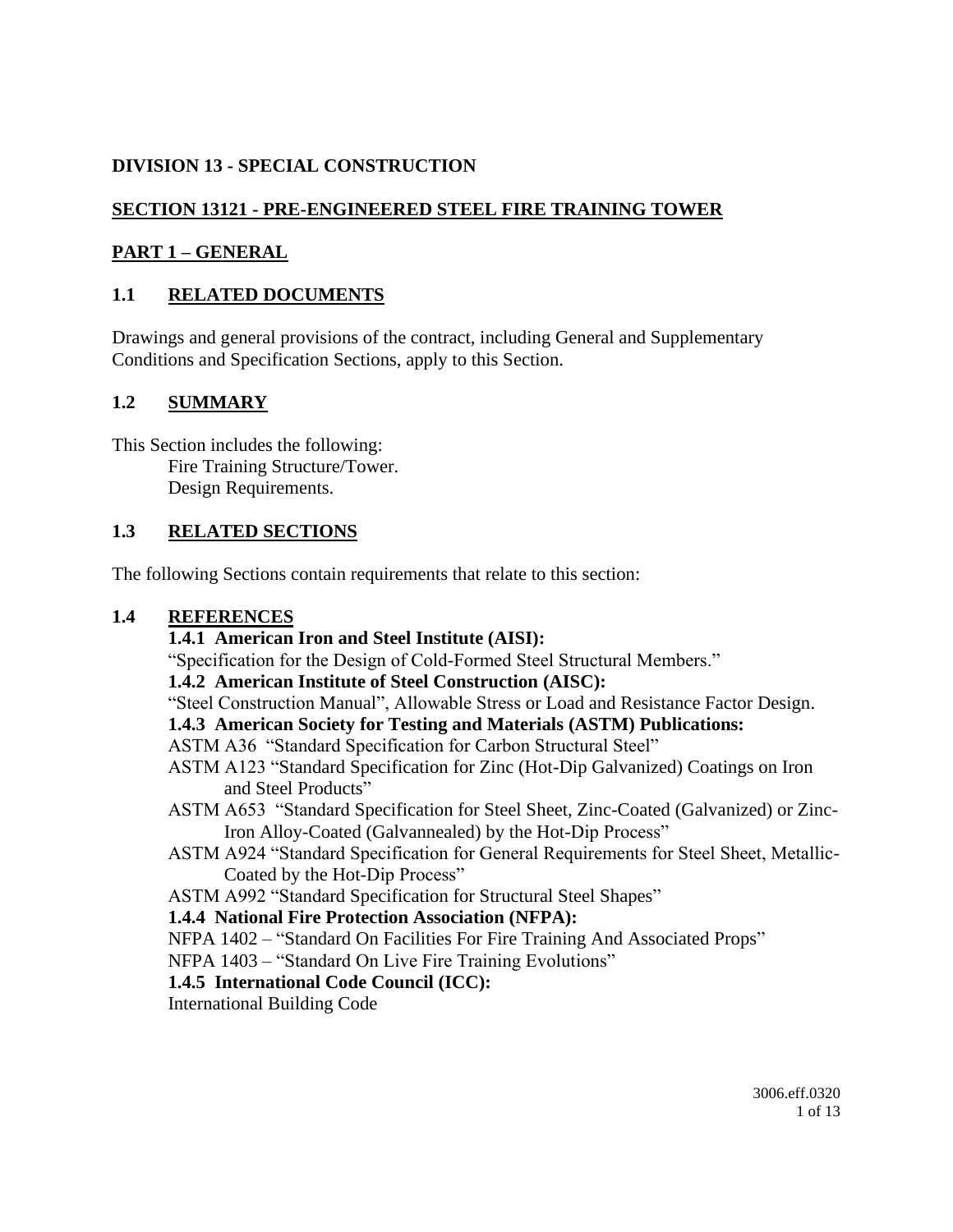### **PART 2-DESCRIPTION**

## **FIRE TRAINING SIMULATOR**

## **2.1 PURPOSE:**

This structure will be used to provide training for fire fighters and leaders in controlled environments, which replicate actual conditions.

## **2.2 GENERAL:**

The fire training structure/tower shall utilize a structural steel frame system and curtain wall design. Structural framing systems are considered the norm for high-rise and commercial structures. The curtain wall/exterior wall panel design produces an ideal buffer or protection between the main structural frame of our building and any exterior elements, so that if an exterior wall panel is damaged (i.e., fire truck hits the side of the tower) no structural damage is likely to occur. This wall panel system also creates a flat surface ideal for ladder or rappelling anywhere on the tower to simulate actual street conditions.

## **2.3 STRUCTURAL INTEGRITY:**

The wind loads, deck and the roof loads stated herein represent the standard criteria. Increased loadings, as may be dictated by local jurisdictions, will be accommodated. The primary structural system shall utilize hot-rolled structural steel column and beam frames sized to meet and exceed the loads as indicated. This training simulator shall be considered a nonbuilding structure for both code compliance and load interpretation. The primary and secondary structural system shall also meet and exceed the loads as indicated while maintaining a maximum deflection of L/240.

### **2.4 CODE COMPLIANCE:**

The fire training structure/tower's primary structural and seismic design shall be in accordance with the building code having jurisdiction in the area of the project. Due to the unique nature of the intended use of these fire training structures/towers; handrail extensions, guard openings, riser openings, means of egress, fire wall requirements as well as other construction issues, are not expected to satisfy the criteria of buildings intended to accommodate public occupancy. This may require a building code variance in some locations; however, this simulator shall meet applicable building codes and NFPA 1402 standards. It is the responsibility of the owner to obtain such variance if required.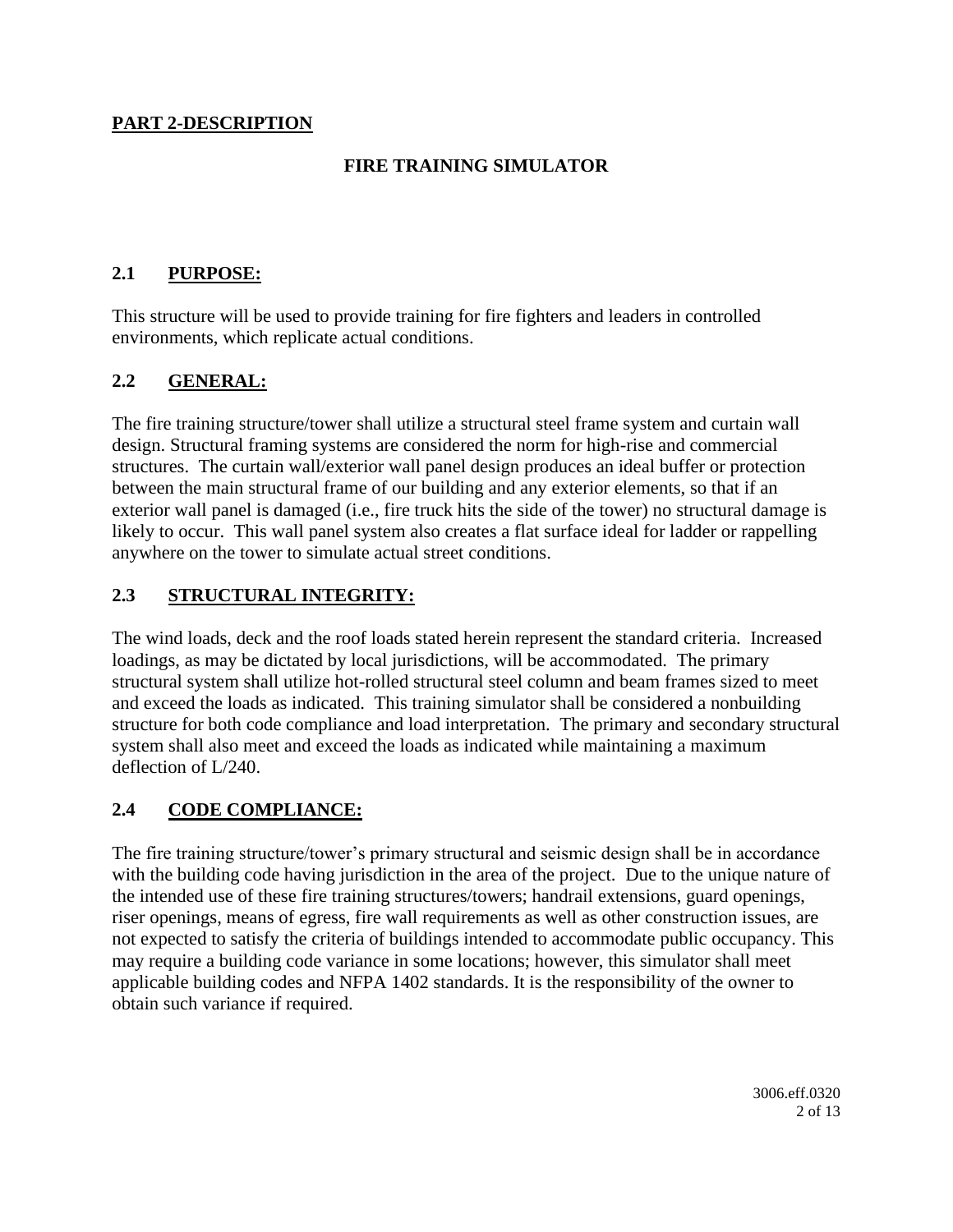# **2.5 MATERIALS:**

All materials shall be new and shall conform to applicable ASTM specifications. All structural or nonstructural materials used, 10 gauge or less in thickness, whether exposed or not to the elements shall be **hot-dipped galvanized**. **When any mention of galvanized is noted within these specifications, it shall be implied to mean hot-dipped galvanized.** Any exposed material which is not galvanized, shall be given one coat of shop paint.

# **2.6 FASTENERS:**

All fasteners utilized with galvanized steel panels not exposed to the elements shall be electrogalvanized. All exterior fasteners shall be furnished with a contained EPDM washer under the head for sealing. Structural columns and beams shall be field bolted with (A325) 5/8" diameter electro-galvanized bolts or larger. Anchor bolts shall by furnished by the concrete contractor, unpainted and of the size specified on the anchor bolt plan.

# **2.7 WEATHER SEALING:**

All joints in weather tight areas are to be sealed with tape caulk or foam closures as specified on the building plan. Because of the intended use water tightness of simulators is not required or assured.

# **2.8 ROOF SYSTEMS:**

Roofs shall be decked with 30" or 36" wide, 18 ga. unpainted galvanized 18 gage steel deck per **ASTM A-653, class G60** with recessed fasteners and shall meet the stated design load. Panels must have 6" on center cell spacing with an actual 4  $\frac{1}{4}$ " flats with an actual 1  $\frac{3}{4}$ " wide recesses and a maximum of 1 ½" deep recesses. Panels must be roll formed.

### **2.9 EXTERIOR WALL SYSTEM:**

Wall panel/curtain wall system shall provide for a concentrated rappelling/ladder load of 890 pounds while the primary structural framing supporting this wall system shall provide for a concentrated point load of 2300 pounds. **Rake trims, parapet rake trims, and window opening sill trim corners shall be beveled to prevent rope chafing, personal injury, or equipment damage.**

# **2.10 WALL PANELS:**

The exterior wall panels shall be essentially flat to allow for safe laddering and rappelling anywhere on the simulator without the requirement of additional exterior surface plates to form a flat surface. The exterior wall panels shall be of 18 ga. hot-dipped galvanized steel per ASTM A-924, class G-90**.** Panels shall have nominal 4 ¾" flats with a maximum 1 1/8" wide recesses and shall be set in the horizontal plane. Since panels are set in the horizontal plane, sealants are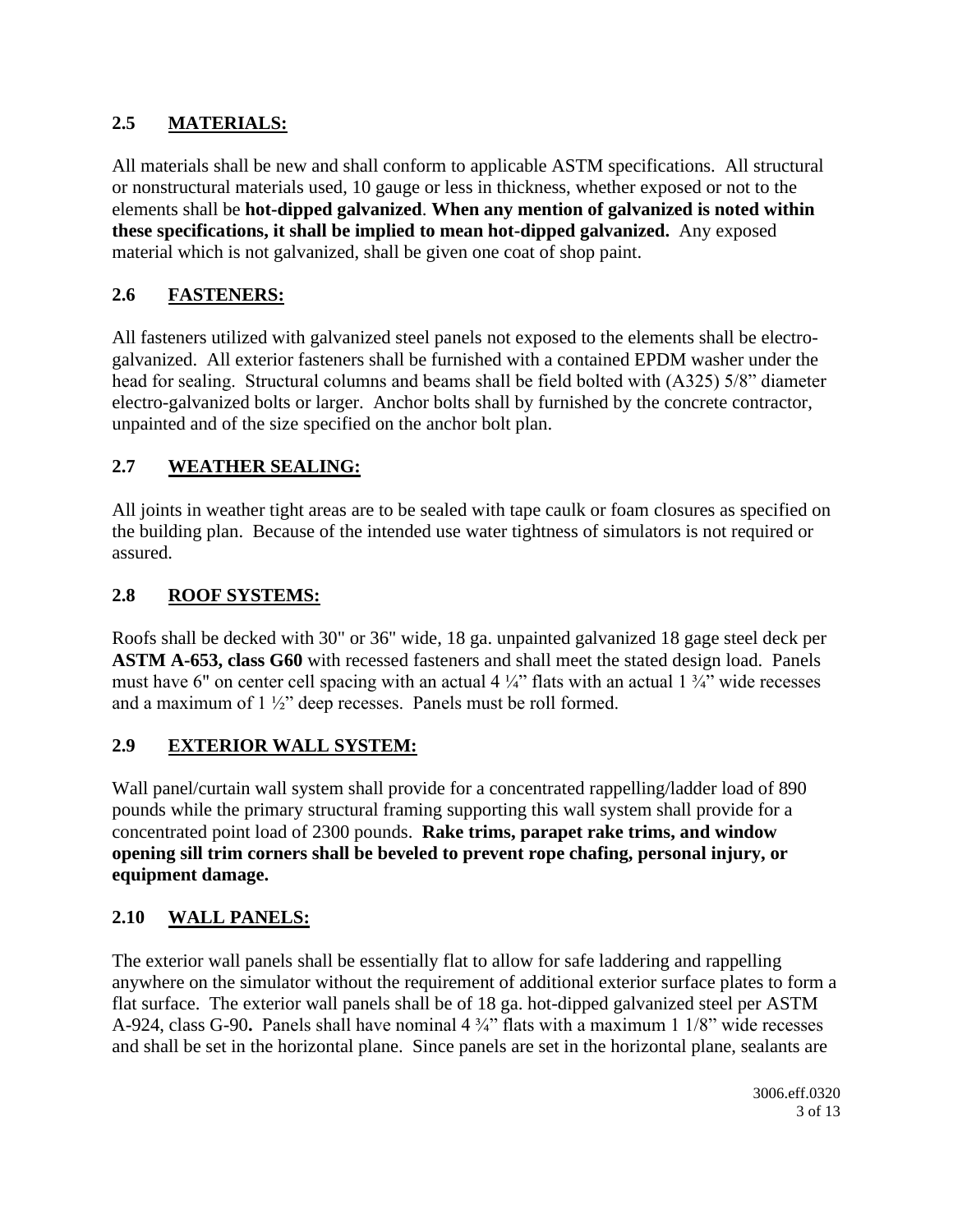not required to make this structure weather tight (sealants in extreme temperature environments will breakdown prematurely). Panels must be brake formed to provide a maximum  $1/8$ " inside radius. All end joints of all panels must be backed by a splice panel, which extends a minimum of 12" either side of the joint (24" total). Exterior walls panels shall be painted from the customer's choice of the manufacturer's available colors.

The interior wall panels shall be corrugated for added strength and durability. The interior wall panels consist of hot-dipped galvanized steel per ASTM A-924. The interior wall panels shall have a  $\frac{3}{4}$ " deep maximum corrugation at 3  $\frac{1}{2}$ " on center and shall be set in the vertical plane. Interior wall panels shall be painted white.

Painted wall panels (interior and exterior) shall be manufactured from coil coated steel meeting ASTM A-924**,** hot-dipped galvanized, and painted with a **paint system on both sides** of the panel. The base coat shall be a 0.2 to 0.25 mil coat of a polyurethane primer. The topcoat shall be a 0.7 to 0.8 mil coat of silicon protected polyester on the face side. The paint, on both sides of the panel, is to be baked on. The finished surfaces are to have a light wax coating applied after painting.

# **2.11 SECONDARY WALL FRAMING:**

Wall framing shall be of conventional steel stud construction. Studs are to run vertically to represent common stud construction and be spaced at no more than 24 inches on center. Stud size and gage shall be determined by the design engineer, and shall accommodate all design criteria stated in other sections of this specification. All rough openings shall be framed in the conventional manner and provide fastening surfaces for all interior and exterior finishes and trims as provided with the building system.

# **2.12 SECONDARY ROOF FRAMING:**

Roof framing shall be of conventional steel joist construction. Joists are to be spaced at no more than 24 inches on center and shall have a maximum span length of 14 ft. All rough openings shall be framed in the conventional manner and provide fastening surfaces for all floor and roof decks as provided with the building system.

# **2.13 WINDOW & DOOR LOCATIONS:**

Window and door locations indicated on the drawings are suggested only. All such openings are to be field cut and with the exception of the stair wall, may be located according to preference.

# **2.14 WINDOW SHUTTERS:**

All window openings shall be provided with a swinging shutter of the proper size for the opening. Framed opening studs/jambs shall be 16 ga. galvanized steel. Shutters for all areas shall be made with double skins of 18 ga. galvanized steel per ASTM A-924. Shutters will be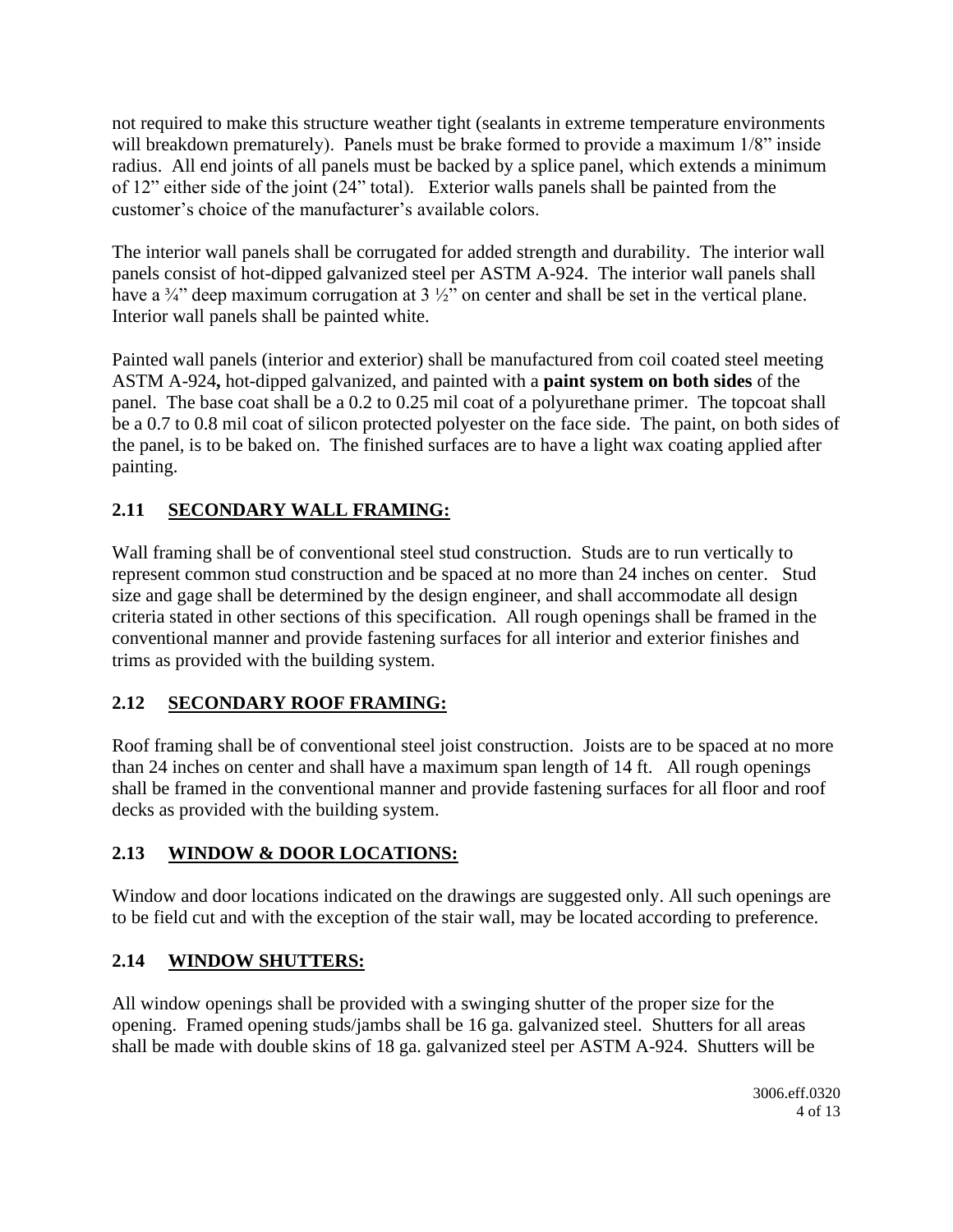provided as a 1-3/8" thick factory welded hollow metal assembly with a minimum of 3 vertical interior hat channel stiffeners and a 14 ga. hinge reinforcement. The hinges shall be ball-bearing swaged mortise mount, 4" x 4" x 5/32" thick stainless steel, commercial grade, and provided with the appropriate quantities per shutter (see paragraph below). A hollow metal welded assembly shall be used to prevent premature temperature warping that occurs on single panel/sheet shutters. Galvanized shutters are required to prevent premature rusting. All shutters shall be provided with a galvanized hold open and an operating lever latch with handles on both the inside and outside of the shutter. This latch shall have a padlocking handle and its case shall be 1/8" thick zinc plated steel with a black powder coated finish.

Shutters for all areas except the burn room shall have two heavy-duty hinges. Shutters for the burn room areas shall have three heavy-duty hinges**.** In addition, burn room shutters shall be protected with a 1" thick Westemp insulation panel mounted on the inside of the burn room.

# **2.15 DOORS:**

Doors for all areas except for burn areas shall be double skins of 18 ga. galvanized steel (total thickness), per ASTM A-924, and shall be an insulated hollow metal swing doors with 3 stainless steel ball-bearing hinges and full weather stripping. Framed opening studs/jambs shall be 16 ga. galvanized steel. This 1 ¼" thick door shall have a baked-on enamel finish and will include a lockset. Locksets shall meet ANSI A156.2 Series 4000 Grade 2 certifications and shall be keyed alike. Doors on 1<sup>st</sup> floor mounted at top of curb shall include a door sweep to allow for hose advancement even when door is closed to exterior of tower.

Doors for the burn areas shall be made with double skins of 18 ga. galvanized steel per ASTM A-924 with four heavy-duty hinges. The hinges shall be ball-bearing swaged mortise mount, 4" x 4" x 5/32" thick stainless steel, commercial grade. Doors will be provided as a 1-3/8" thick factory welded hollow metal assembly with a minimum of 3 vertical interior hat channel stiffeners and a 14 ga. hinge reinforcement. A hollow metal welded assembly shall be used to prevent premature temperature warping that occurs on single sheet doors. Galvanized doors are required to prevent premature rusting. Framed opening studs/jambs shall be 16 ga. galvanized steel. Doors shall be provided with a galvanized hold open, a 6 ½" door pull, an adjustable spring closure, and an operating lever latch. This operating lever latch shall have handles on both the inside and outside of the door, a padlocking handle, and its case shall be 1/8" thick zinc plated steel with a black powder coated finish. A door sweep is to be provided to allow hose advancement even when door is closed to exterior of burn room. In addition, burn room doors shall be protected with 1" thick Westemp insulation panels mounted on the inside of the burn room.

# **2.16 PARAPET WALLS:**

Parapet walls, if utilized, shall be designed to resist a load of 50 lb/ft and a concentrated point load of 200 lbs in any direction at the top. This wall shall incorporate a minimum of 12 ga. galvanized studs at one foot on center with 18 gage wall panels installed on both sides. The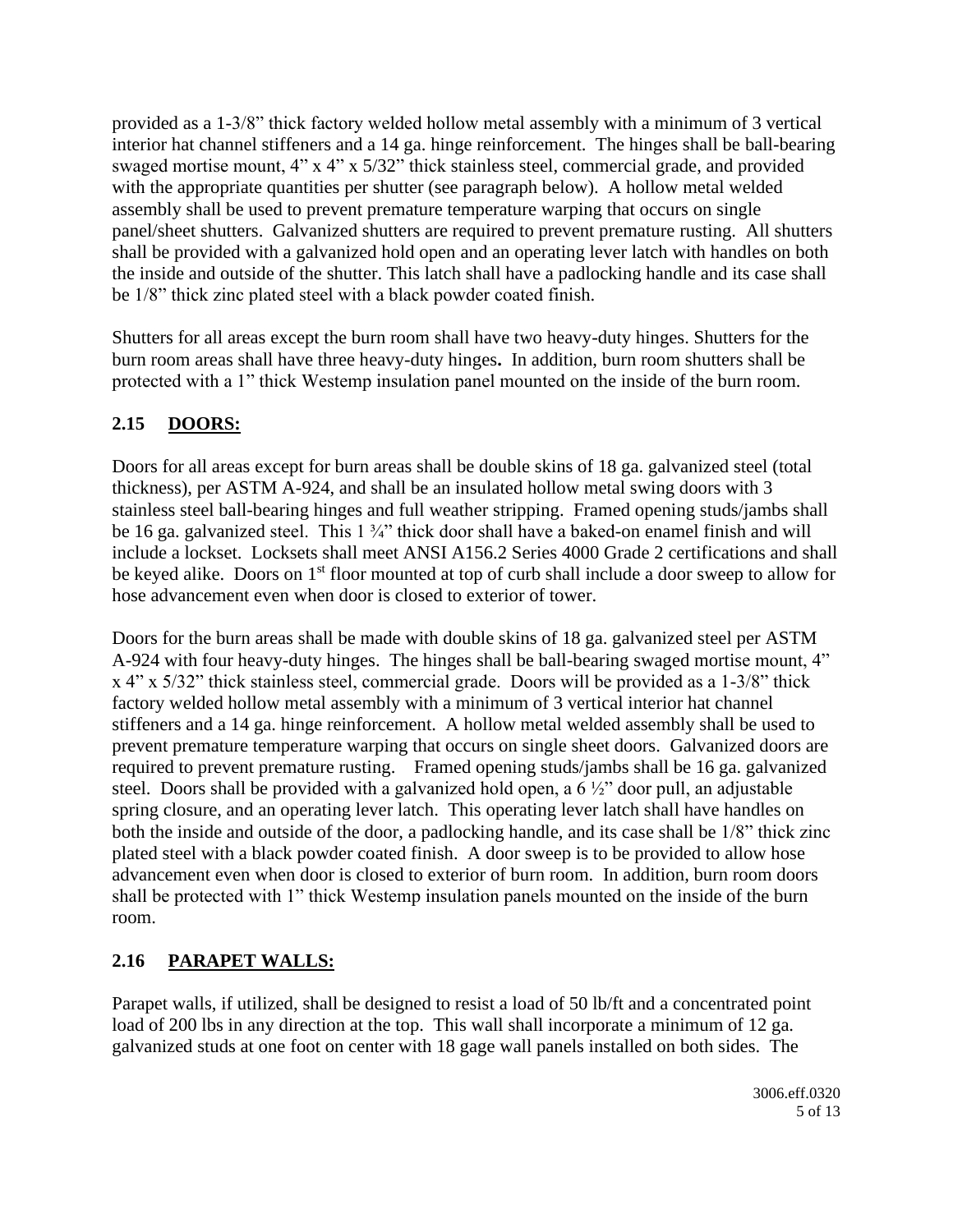parapet shall incorporate an integral draining system that provides for uniform drainage without the need for a concrete roof covering.

# **2.17 SECONDARY FLOOR SYSTEM:**

Interior decks shall be of six inch wide, unpainted 18 ga. **slip resistant galvannealed** steel per **ASTM A-924, A-60** with recessed fasteners and shall meet the stated design load. Panels must have nominal 5" flats with a maximum 1" wide by 1" deep recesses (maximum 1" recess is required to prevent potential injuries). Panels must be brake formed at 90 degrees and provide inside radiuses no greater than 1/8". All floor and roof decks shall be framed with light gage steel "C" joists spaced at no more than 24 inches on center and shall have a maximum span length of 14 ft. Joists size and gage shall be determined by the design engineer, and shall accommodate all design criteria stated in other sections of this specification. Concrete floor covering is not required in non-burn room areas due to the safe (no large recesses to twist ankles or injure knees) and user-friendly floor panels specified. Toe kicks shall be installed around the entire perimeter of each floor to prevent potential injuries due to exposed openings to floor below. Concrete floor covering can be specified for the entire floor system while still maintaining stated design live loads. All burn room areas shall have concrete floor covering as specified below. Concrete floor covering is by others.

If concrete floor covering is specified, the concrete shall be a minimum of  $1\frac{1}{2}$ " thick and shall be fiber reinforced. The concrete shall be pitched toward exterior walls and doors. Even with concrete covering, the steel floor panels, located below, shall alone be designed to carry all of the required loads and shall still be a minimum of 18 ga. thick galv. steel. Concrete is prone to damage in high temperature burn areas and in unheated structures due to freeze/thaw conditions, therefore concrete cannot be used to increase the design strength of the steel floor panels/decks in fire training structures.

# **2.18 STAIRS AND ACCESSORIES:**

**2.18.1** Stair widths shall be a minimum of 3'-0" wide. Stair rails shall include 36" high handrails and 42" high guardrails on both sides of the stairs. Handrail extensions are not to be utilized to prevent unnecessary hazards when training. Stringers shall be plate, treads and platforms are bar grate, and risers to be open. Bar grate treads (19W4 x 1" deep) are to be factory attached to the stringers and shall include a diamond plate nosing. Stairs shall be designed to resist a loading of 100 psf.

**2.18.2** Handrails and guardrails shall consist of schedule 40 - 1 1/4" i.d. (1.66" o.d.) round pipe and the openings between guardrails shall not exceed 12" (minimum of three horizontal rails required). Handrails and guardrails shall be designed to resist a linear load of 50 plf and a concentrated point load of 200 lbs. Guardrails on stairs shall be an all factory welded assembly. Guardrails at openings shall have a factory welded post assembly to allow for the attachment of horizontal rails and shall be a minimum of 42" high.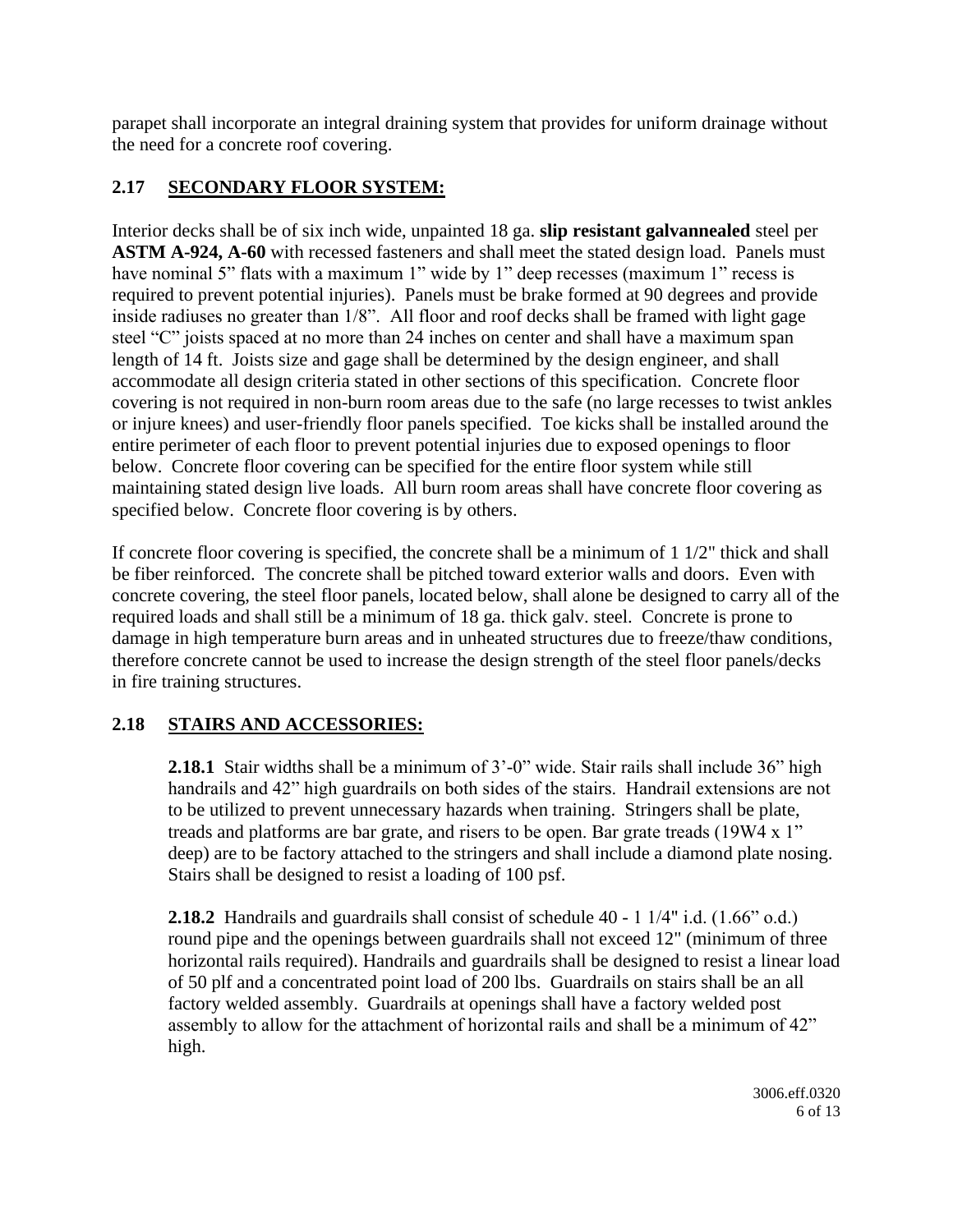**2.18.3** Stairs, stringers, handrails, guardrails, bar grating, ladders, and platform frames shall be hot-dipped galvanized per ASTM A-123. All welds, holes, cutting, and bending must be made prior to hot-dip galvanizing.

### **2.19 FM-4/FIRE MARSHALL FEATURES:**

### **2.19.1 TOWER SECTION**

18'-0" x 22'-0" x 40'-0" Flat roof Wind Load 105 MPH, Exposure C, Risk Category I Roof live load 100 PSF Floor live load 100 PSF 3' x 4' window openings with steel shutters (see drawings for Qty.) 3' x 7' metal door (see drawings for Qty.) 2'-6" x 3' Bilco roof hatch (see drawings for Qty.) 3' x 3' Bilco roof hatch (see drawings for Qty.) 3' x 3' Bilco floor door on each floor level (see drawings for Qty.) Interior "U" shaped stairs to the fourth deck level Interior fixed ladder, fourth deck to roof Parapet roof guard with exclusive roof drainage to the exterior of the building with a chain opening

# **2.19.2 RESIDENTIAL SECTION**

34'-0" x 22'-0" x 27'-3" ridge 16 degree double pitched, gabled roof Wind Load 105 MPH, Exposure C, Risk Category I Roof live load 100 PSF Floor live loads 100 PSF (including attic area) Interior "L" shaped stair to second floor Roof ladder fender brackets (see drawings for Qty.) 3' x 4' window openings with steel shutters (see drawings for Qty.) 3' x 7' exterior steel door (see drawings for Qty.) 6' x 7' exterior double leaf steel door (see drawings for Qty.) 3' x 7' interior steel door (see drawings for Qty.) 3' x 3' hinged gable louvered shutters (see drawings for Qty.) 4' x 4' roof chop-out curbs, 12 ga. galvanized (see drawings for Qty.)

# **2.19.3 BURN ROOM (ANNEX)**

14'-0" x 22'-0" x 9'-10" High  $\frac{1}{2}$ " in 12" single pitch roof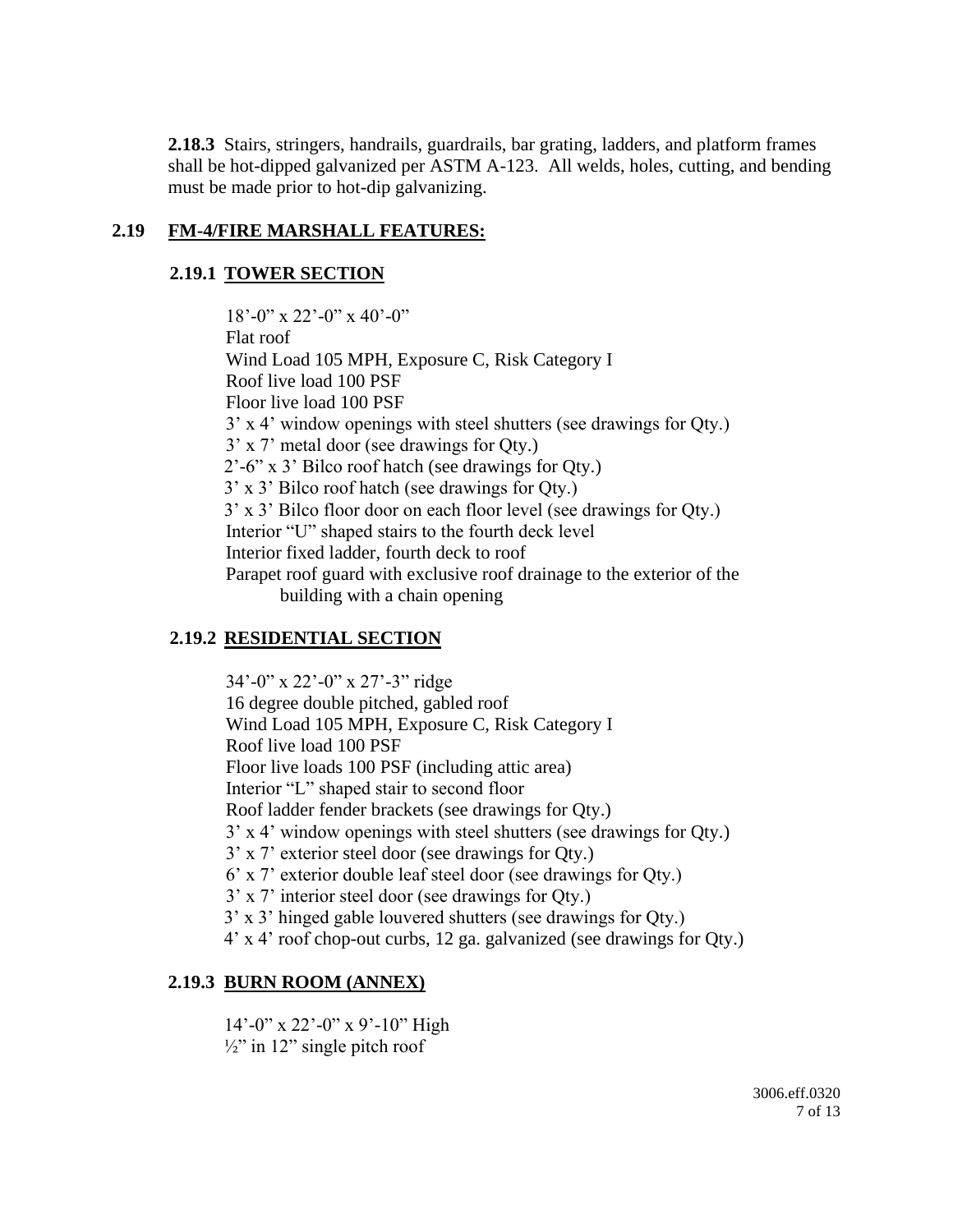Wind Load 105 MPH, Exposure C, Risk Category I Roof live load 100 PSF 3' x 4' window openings with steel shutters (see drawings for Qty.) 3' x 7' exterior metal door (see drawings for Qty.) 3' x 7' interior metal doors (see drawings for Qty.) Westec insulation system & temperature monitoring system.

## **2.20 ADDITIONAL FEATURES TO BE INCLUDED:**

*Add features (from a custom design or from the options spec list) to be included in base bid here.*

## **2.21 FEATURES TO BE BID AS SEPARATE OPTIONS:**

*Add features (from a custom design or from the options spec list) to be included as separate added cost options here.*

### **2.22 STAINLESS STEEL BURN ROOM INSULATING SYSTEM:**

Two-inch thick insulating blankets with a protective skin of stainless steel face panels are to be provided for the interior walls and ceiling for the burn areas (precut to length - field cut at door and window openings). The doors and window shutters shall be protected with a minimum of one-inch thick burn room insulating panels (precut to fit).

The insulating blankets shall be rated for 2300 degrees F. and shall be unaffected by the application of water. The insulation blankets shall not crack or break, shall be free from asbestos, and shall not produce toxic byproducts in the course of the intended use. The two-inch thick insulation blankets shall have a maximum K value of 0.74 at 1200 degrees F and 0.48 at 800 degrees F (please note – smaller K values denote better insulating values of the system).

The face panels shall have a  $\frac{3}{4}$ " maximum corrugation at 3  $\frac{1}{2}$ " on center to allow for lateral expansion when exposed to high temperatures. The base material, of the face panels, shall consist of type 304 stainless steel for corrosion protection and thermal performance at high temperatures. These panels shall attach to thermally protected channels with stainless steel screws. Stainless steel trims (type 304) shall protect all wall and door/shutter opening corners. All face screws exposed to fire shall be stainless steel and these screws shall not protrude through the backside of the insulating blanket (through screws are not permitted for maximum thermal protection).

The stainless steel face panels shall not be restrained from expanding at high temperatures, but rather the integral system shall be designed to accommodate the panel movements without creating any buckling or warping of the panels. All panels and trims shall be screw attached to allow for easy maintenance or inspection without disrupting the systems ability to move; welded panels are not allowed. Trims are to be designed to accommodate thermal expansion either through the use of slip connections or planned deformations.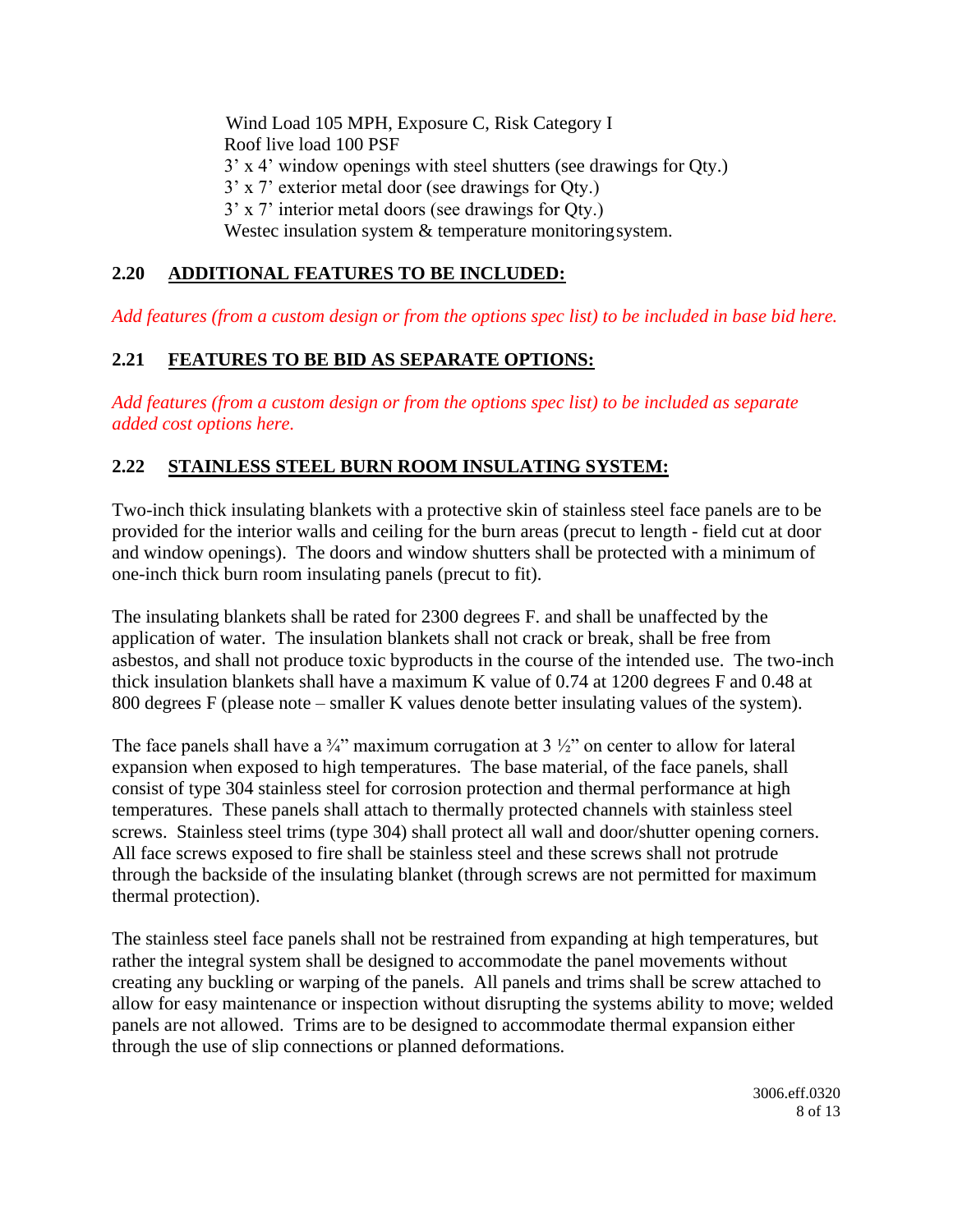Doors and window shutter insulation panels shall be pretreated water resistant, free from asbestos and shall not produce toxic byproducts in the course of the intended use. Insulation panels shall withstand a constant temperature of 1200 degrees F. and shall be unaffected by the application of water.

Temperature Summary

1. Maximum safe training temperature for life safety is 1200 degrees F (continuous)

2. Maximum service temperature for the insulation panels (doors and window shutters) is 1200 degrees F (continuous)

3. Maximum service temperature of the wall and ceiling insulating system is 1850 degrees F (continuous)

4. Maximum insulating blanket service temperature is 2300 degrees F (continuous)

# **2.23 INTEGRATED TEMPERATURE MONITORING SYSTEM:**

Three temperature sensing devices/thermocouples are to be provided for the interior of each burn room. The thermocouples shall be isolated and consist of fiberglass insulated wiring with sealed stainless steel probes. The fiberglass insulated wires shall be further protected by a stainless steel overbraid for increased durability and protection. Ceiling thermocouples shall protrude into the area perpendicular to the ceiling while all stainless steel encased wall thermocouples shall only run parallel to the walls for safety concerns.

Temperature monitoring shall be sustained with a multiple input, LCD display pyrometer. The pyrometer shall be connected to thermocouples, which are located within the burn areas for temperature reading, and mounted in a lockable NEMA 3R weatherproof box. This pyrometer shall display all attached thermocouple temperatures simultaneously, continually display the maximum peak temperature, have touch sensitive buttons, include a backlight, and have an onscreen programming menu. The pyrometer shall have an internal audio alarm and the ability to connect external devices (i.e., external audio/ visual alarms or texting alarms). Temperature limits shall be user programmable to enable alarms. The pyrometer shall also be capable of data logging which shall include: 90 hour training memory with time and date stamp, onscreen viewing of data, download capabilities of data via infrared interfacing to handheld module. This handheld data acquisition module's data can then be brought to an offsite Windows based computer for download via the SD/SDHC data storage card provided. A visual basic program shall be provided that allows for the user's custom input and also automatically converts the temperature data to both an electronic datasheet and a graph via the user's own Microsoft Excel software.

The pyrometer shall also include Bluetooth connectivity direct to a customer provided Android phone or iPhone device (Bluetooth range is approximately 270 feet without obstructions). Via a supplied app, the device shall display the pyrometer's real time temperatures for up to 9 thermocouples, maximum temperature reached, battery life, current time, if logging is enabled, visual and audio alarms, and if the memory is full. The display will also notify the user, if you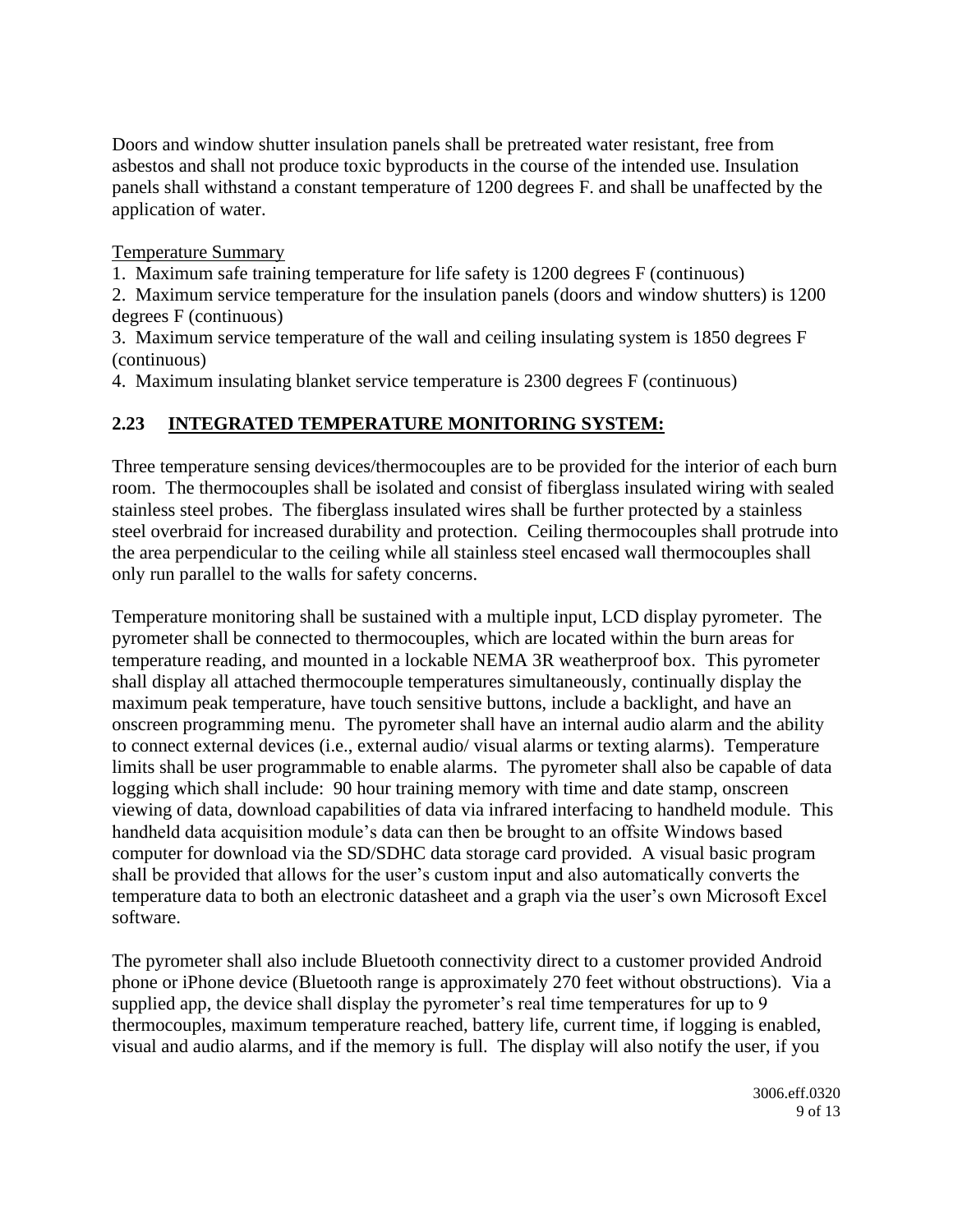are disconnected from the pyrometer. This unique application allows the training and safety officers to be away from the area where the pyrometer is installed, while still being able to monitor the temperatures within the burn rooms, and ensure that the operation of the burn room is conducted within a safe and controlled environment.

# **2.24 DESIGN, DRAWINGS & DATA:**

The supplier shall be responsible for providing the design exclusive of the foundation. Shall submit, as requested, structural calculations for review. Will, within 15 working days after the receipt of order, submit 2 sets of drawings detailing anchor bolt loadings and locations as well as general plans and elevations. Will submit 2 sets of assembly (steel erection) drawings and 2 sets of assembly manuals concurrent with the shipment of materials. Building parts shall each be identified by individual part numbers clearly written on or attached to the part. Part numbers shall coincide with the drawings.

# **2.25 DELIVERY, INSPECTION & STORAGE:**

All components and accessories shall arrive via flatbed trailer. Materials for the burn room may arrive separately via common carrier. Inventory of delivered materials must be taken during delivery or shortly thereafter. Damage to, or shortages noted during delivery must be noted on the freight bill and reported at once to the manufacturer. All claims for damages or shortages must be reported within 48 hours of delivery Security and materials protection in storage is the responsibility of the receiving party. Materials packaged in small cartons must be stored in a secured area to prevent theft and/or damage by the elements. Materials stored outside must be stacked on pallets and covered with suitable waterproof coverings (not plastic).

# **2.26 WARRANTY:**

# **2.26.1 General Warranty**

The tower supplier shall certify that the training tower and its components have been designed to meet the contract specifications. The tower supplier shall warrant the materials and components to be free of fabricating defects for a period of **one year** from the date of shipment. This warranty is limited to the replacement of defective parts, or at the tower supplier's option, authorization may be given to the PURCHASER to charge back to the supplier an agreed upon amount for extra fieldwork. The supplier will not ship replacement parts nor authorize extra work to any party other than the ORIGINAL PURCHASER. Any pre-engineered structure will require the erector to furnish a certain amount of field fabrication and / or modifications as stated in the manufacturer's handbook. Sections of work requiring field cutting or drilling are indicated on the drawings or in the assembly manual. Other field modifications may be necessitated by site conditions beyond the manufacturer's control. The foregoing are not subject to warranty.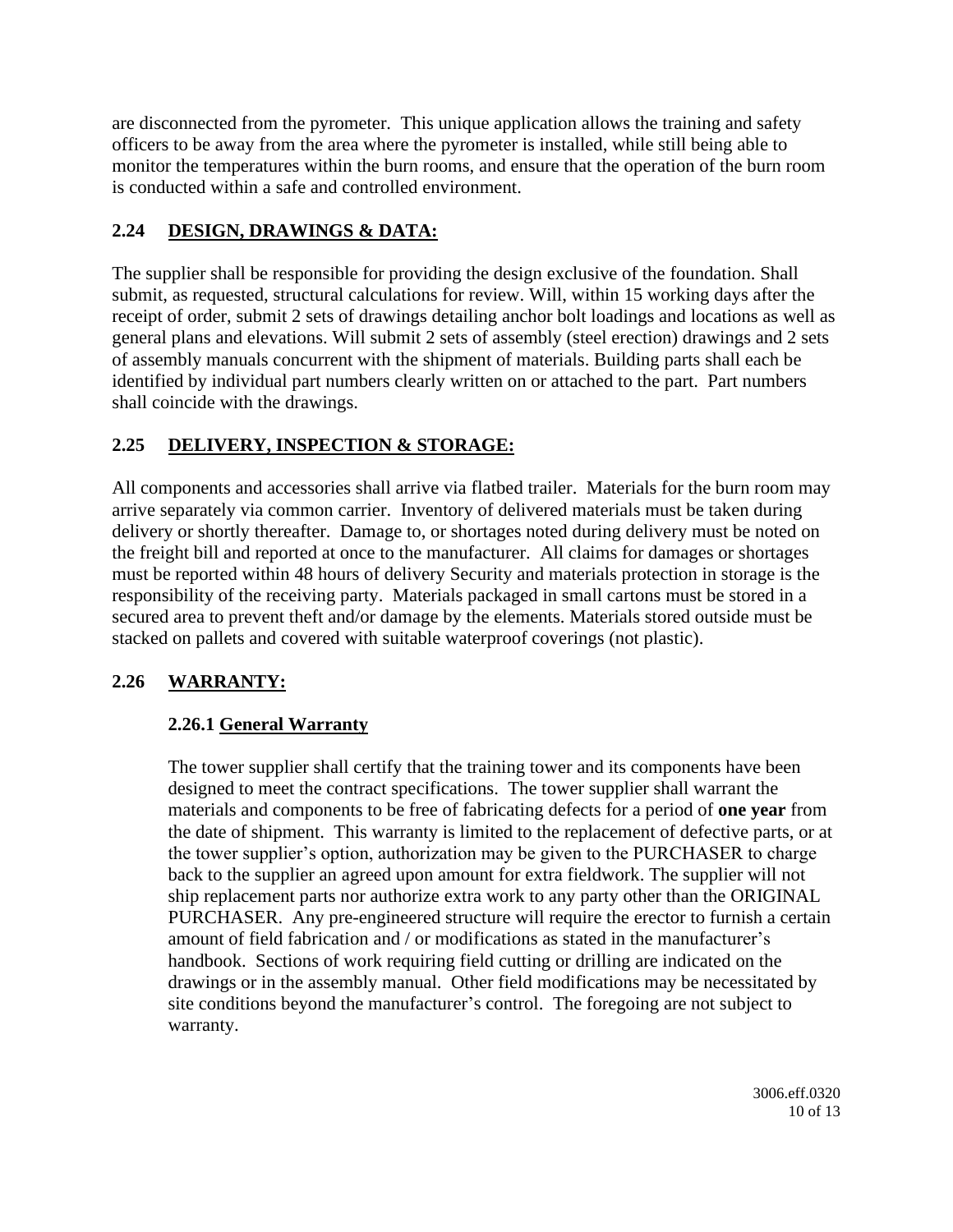### **2.26.2 Burn Room Insulation Warranty**

The burn room wall and ceiling insulation system shall be covered by a **15 year** limited warranty that provides coverage against a break in the thermal barrier caused by cracking, breaking, and spalling. This warranty is to apply to products under normal use and recommended service temperatures - but shall also include damage that has been caused by thermal expansion, thermal contraction, impact load, and thermal shock. This warranty is to be limited to component replacement or repair of defective components at the manufacturer's option. The replacement cost of the materials shall not be prorated over the warranty period itself (i.e., the supplier shall bear 100% of the material replacement cost for the duration of the warranty).

#### **2.26.3 Paint Warranty**

The paint system shall provide a 30/25 year limited warranty on paint finish, which includes chalking and breakdown of film integrity.

#### **2.26.4 Structure Warranty**

A 5-year limited warranty shall be provided on the structure itself.

## **2.27 SUBMITTALS:**

- **2.27.1 GENERAL:** Submit the following in accordance with the Conditions of the Contract and Division 1 Specification Sections:
	- **2.27.1.1 PRODUCT DATA**, floor plans, elevations, catalog, general specifications, locations of similar projects completed.
	- **2.27.1.2 SAMPLES** of the manufacturer's standard color charts covering both the siding colors and the door and window trim colors shall be furnished to the owner.

### **2.27.2 QUALITY ASSURANCE:**

#### **2.27.2.1 MANUFACTURER QUALIFICATIONS:**

The manufacturer shall have a minimum of 10 years successful experience in designing and manufacturing Fire Training Towers of similar size and scope as project requires.

### **2.27.2.2 ENGINEERING PROFESSIONAL QUALIFICATIONS:**

The engineering professional who designs the structure for the project must be registered in the State of the fire training tower's location and have successfully designed a minimum of 10 fire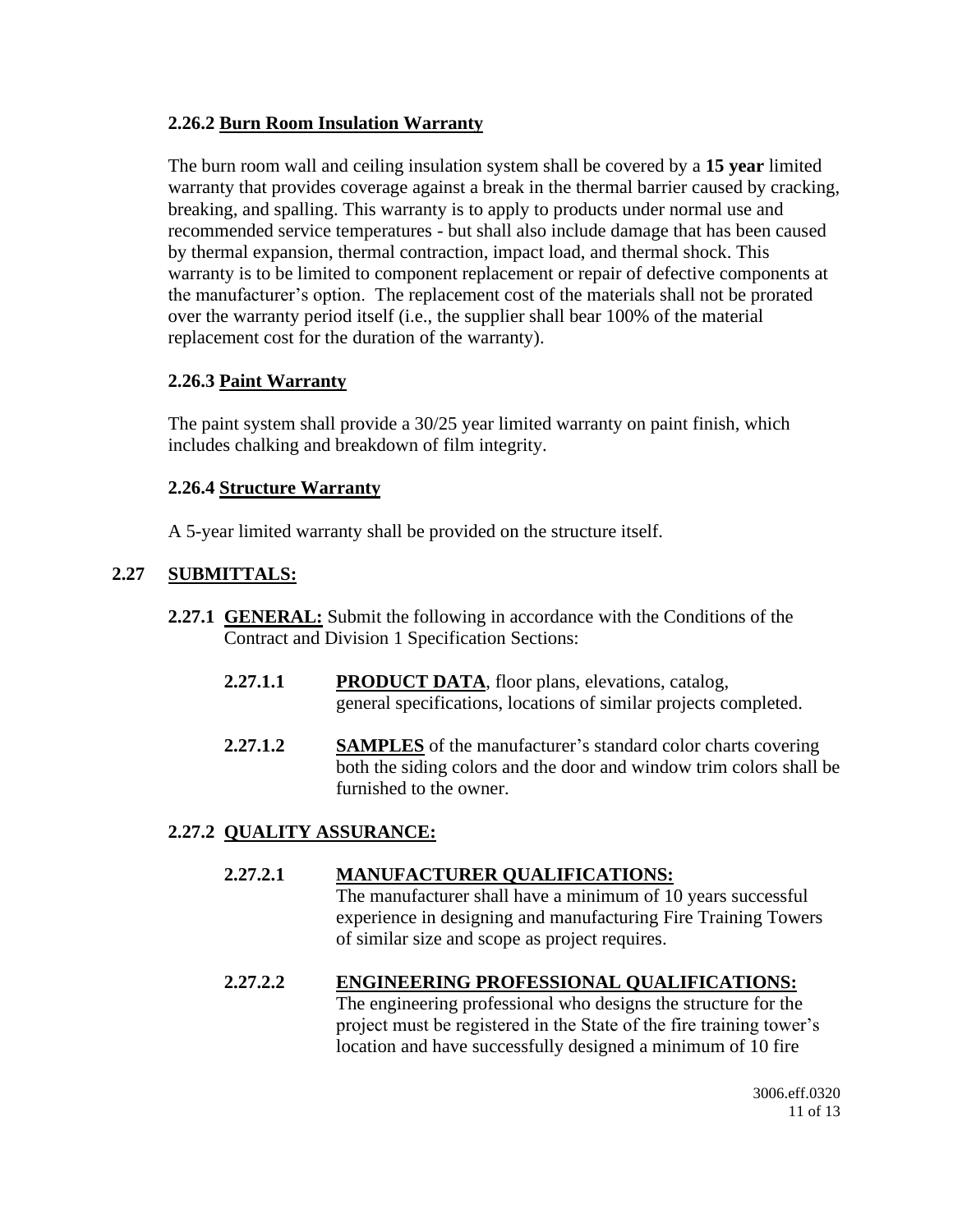training towers. Upon request, the engineering professional shall submit an Engineering Qualifications Form stating his licensing number in the state of licensure, as well as listing a minimum of 10 fire training towers that he has designed and stamped.

### *Remove if erection not included in this bid*.

**2.27.2.3 ERECTOR QUALIFICATIONS:** The erector shall provide evidence of successfully completing two Fire/Tactical Training Towers of similar size and scope or shall provide evidence of a fire/tactical tower erection consultation with Fire Facilities Inc. as project requires.

## **2.28 SUPPLIERS/SYSTEMS:**

**2.28.1 Acceptable Suppliers/Systems:** Fire Facilities, Inc.® , 314 Wilburn Road, Sun Prairie, WI, 53590, Phone: 800/929-3726 or 608/327-4100, Fax: 866/639-7012 or 608/834-1843, E-mail: [info@firefacilities.com,](mailto:info@firefacilities.com) Website: [www.firefacilities.com](http://www.firefacilities.com/)

**2.28.2 Alternate Suppliers/Systems:** Any systems/materials not explicitly meeting the specifications stated herein, shall be pre-approved fourteen days prior to the bid due date. For all systems/materials in question, the supplier/contractor shall provide samples, written specifications, burn room insulation thermal performance values, warranties, full set of drawings, and MSDS. An itemized list must be provided that specifically references each item that deviates from this specification. In any case, all performance and warranty criteria stated herein must be met without exception.

# **PART 3-EXECUTION** *Remove if erection not included in this bid*.

# **3.1 GENERAL**

Comply with the manufacturers recommendations for preparation and storage of the tower components.

# **3.2 EXAMINATION**

Verify that concrete work has cured a minimum of 14 days. Verify that anchor bolts are at the proper spacing and protrude the proper amount above the concrete. Report any variances to the owner's representative prior to proceeding with erection.

### **3.3 ERECTION**

Follow the details supplied by the manufacturer. Report any discrepancies to the manufacturer prior to proceeding.